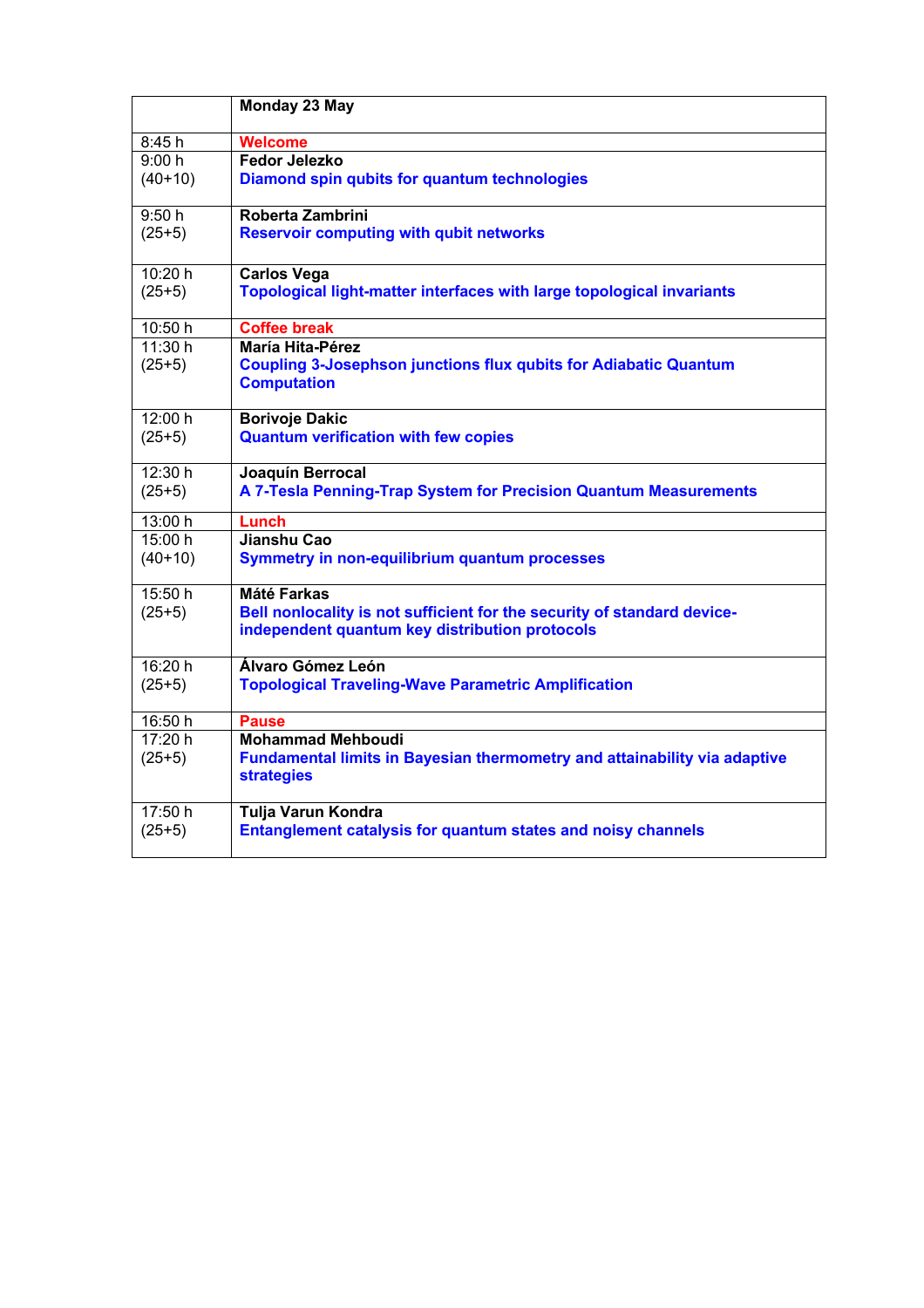|                      | <b>Tuesday 24 May</b>                                                                                                                                                                                                                                                                                                                                                                                                                                                                                                                                                                                                                                                      |
|----------------------|----------------------------------------------------------------------------------------------------------------------------------------------------------------------------------------------------------------------------------------------------------------------------------------------------------------------------------------------------------------------------------------------------------------------------------------------------------------------------------------------------------------------------------------------------------------------------------------------------------------------------------------------------------------------------|
| 9:00h<br>$(40+10)$   | Yelena Guryanova<br><b>Ideal Projective Measurement Have Infinite Resource Costs and Imply</b><br><b>Corrections to Existing Relations</b>                                                                                                                                                                                                                                                                                                                                                                                                                                                                                                                                 |
| 9:50h<br>$(25+5)$    | <b>Carlos Munuera Javaloy</b><br><b>Dynamical decoupling techniques and complex systems</b>                                                                                                                                                                                                                                                                                                                                                                                                                                                                                                                                                                                |
| 10:20 h<br>$(25+5)$  | Sebastián Roca<br>Mapping quantum algorithms into molecular spin qudits                                                                                                                                                                                                                                                                                                                                                                                                                                                                                                                                                                                                    |
| 10:50 h              | <b>Coffee break</b>                                                                                                                                                                                                                                                                                                                                                                                                                                                                                                                                                                                                                                                        |
| 11:30 h<br>$(25+5)$  | <b>María García Díaz</b><br>A coherence-theoretic analysis of quantum neural networks                                                                                                                                                                                                                                                                                                                                                                                                                                                                                                                                                                                      |
| 12:00 h<br>$(25+5)$  | <b>Marco Fanizza</b><br><b>Fundamental limits for quantum communication: designing degradable</b><br>extensions                                                                                                                                                                                                                                                                                                                                                                                                                                                                                                                                                            |
| 12:30 h<br>$(25+5)$  | <b>Javier Rivera-Dean</b><br>Strong laser field physics and its potential for quantum technology<br>applications                                                                                                                                                                                                                                                                                                                                                                                                                                                                                                                                                           |
| 13:00 h              | Lunch                                                                                                                                                                                                                                                                                                                                                                                                                                                                                                                                                                                                                                                                      |
| 15:00 h<br>$(40+10)$ | <b>Daniel Alonso</b><br><b>T</b> ba                                                                                                                                                                                                                                                                                                                                                                                                                                                                                                                                                                                                                                        |
| 15:50 h<br>$(6+2)$   | <b>Giulio Gasbarri</b><br>Sequential Test on an Optomechanical Systems under Homodyne detection<br><b>Carlos Munuera Javaloy</b><br><b>High-Fidelity Nanoscale NMR Spectroscopy at Large Fields</b><br><b>Pablo Díez-Valle</b><br><b>QAOA pseudo-Boltzmann states</b><br><b>Alex Pozas-Kerstjens</b><br>Quantum-inspired solutions to machine learning privacy leaks<br>Jacopo Surace<br><b>State retrieval beyond Bayes' retrodiction and reverse processes</b><br><b>Victoria Wright</b><br>Entanglement is necessary for Kochen-Specker contextuality in multiqubit<br><b>systems</b><br>Sergi Terradas Briansó<br><b>Ultrastrong waveguide QED with giant emitters</b> |
| 16:50 h              | <b>Pause</b>                                                                                                                                                                                                                                                                                                                                                                                                                                                                                                                                                                                                                                                               |
| 17:20 h<br>$(6+2)$   | <b>Carlo Marconi</b><br>Robustness of non-locality in many-body open quantum systems<br>Maria Balanzó-Juandó<br><b>Positive maps from the Walled Brauer Algebra</b><br><b>Sabine Wollmann</b><br>Optimal fidelity estimation of quantum states on a silicon photonic chip<br><b>Gabriel Pereira Alves</b><br>Any pair of incompatible rank-one projective measurements is optimal for                                                                                                                                                                                                                                                                                      |
|                      | some non-trivial Bell inequality<br><b>Jeongrak Son</b><br>Measurement strategies for the Otto engine mediated quantum battery<br>charging<br><b>Javier Gonzalez-Conde</b><br><b>Quantum algorithms for approximate function loading</b><br><b>Carlos A. Gonzalez</b>                                                                                                                                                                                                                                                                                                                                                                                                      |
|                      | Strong magnon-spin coupling via magnonic vortex quantum cavities                                                                                                                                                                                                                                                                                                                                                                                                                                                                                                                                                                                                           |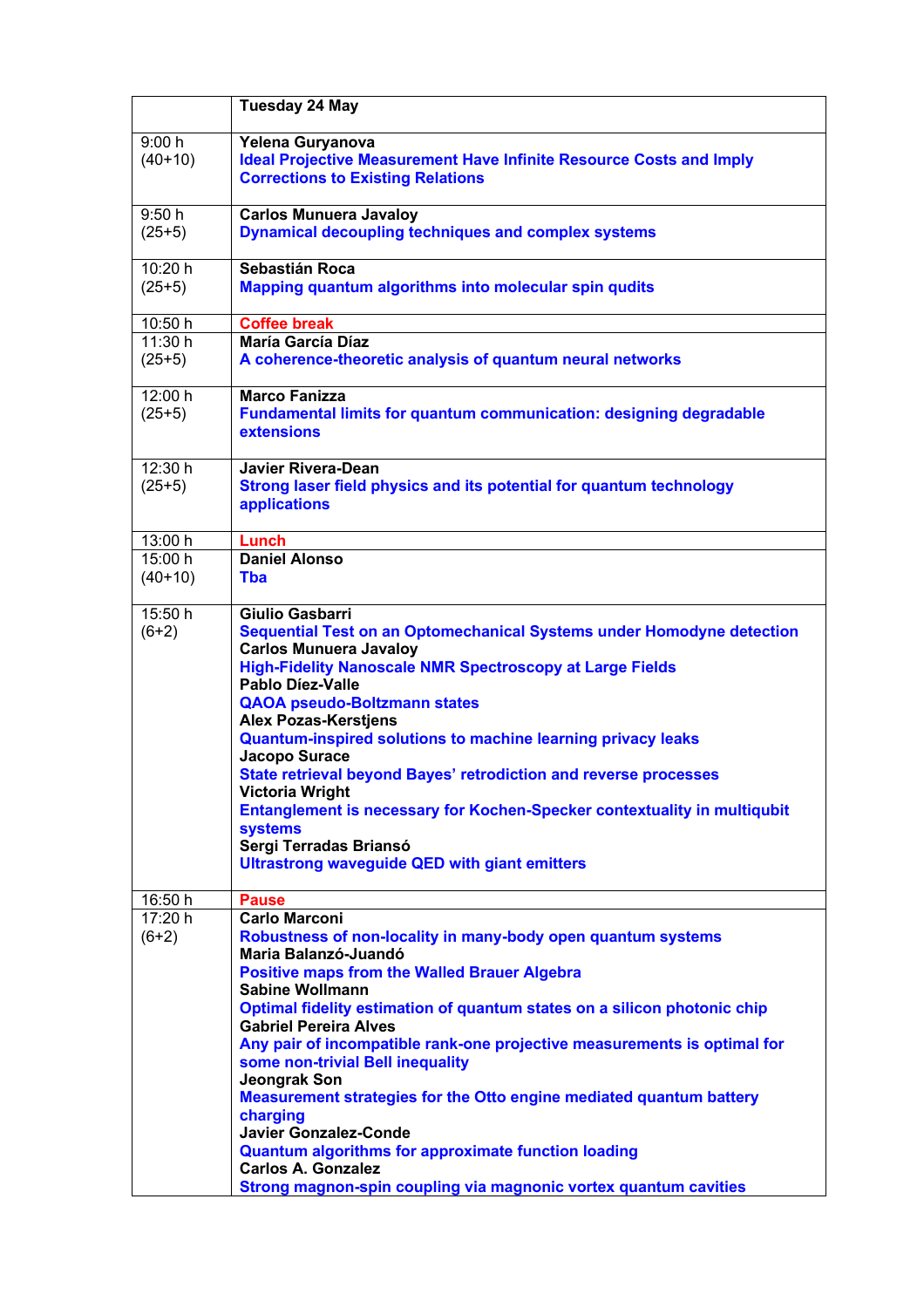|           | <b>Wednesday 25 May</b>                                                                            |
|-----------|----------------------------------------------------------------------------------------------------|
| 9:00 h    | <b>Valentina Parigi</b>                                                                            |
| $(40+10)$ | <b>Continuous Variable quantum complex networks</b>                                                |
| 9:50h     | <b>Cristian Tabares</b>                                                                            |
| $(25+5)$  | Photon-mediated interactions between spin 1 atoms                                                  |
| 10:20 h   | Luca Tagliacozzo                                                                                   |
| $(25+5)$  | 1D Abelian gauge theories with MPS                                                                 |
| 10:50 h   | <b>Coffee break</b>                                                                                |
| 11:30 h   | <b>Angela Capel</b>                                                                                |
| $(25+5)$  | <b>Exponential decay of mutual information for Gibbs states of local</b><br><b>Hamiltonians</b>    |
| 12:00 h   | <b>Francisco Domínguez</b>                                                                         |
| $(25+5)$  | Quantum-enhanced sensing experiments with <sup>40</sup> Ca <sup>+</sup> ions in a linear Paul trap |
| 12:30 h   | <b>Erik Torrontegui</b>                                                                            |
| $(25+5)$  | Towards the development of perceptron-based quantum neural networks                                |
| 13:00 h   | Lunch                                                                                              |
| 15:00 h   | <b>Christopher Bäuerle</b>                                                                         |
| $(40+10)$ | Surface acoustic waves as testbed for flying electron qubits                                       |
| 15:50 h   | <b>Hilario Espinós Martínez</b>                                                                    |
| $(25+5)$  | Optimal quantum control of coupling-tunable transmon qubits                                        |
| 16:20 h   | <b>Giacomo Guarnieri</b>                                                                           |
| $(25+5)$  | Thermodynamics of precision in quantum non-equilibrium steady states                               |
| 16:50 h   | <b>Pause</b>                                                                                       |
| 17:20 h   | Poster session (list of contributions in the last page)                                            |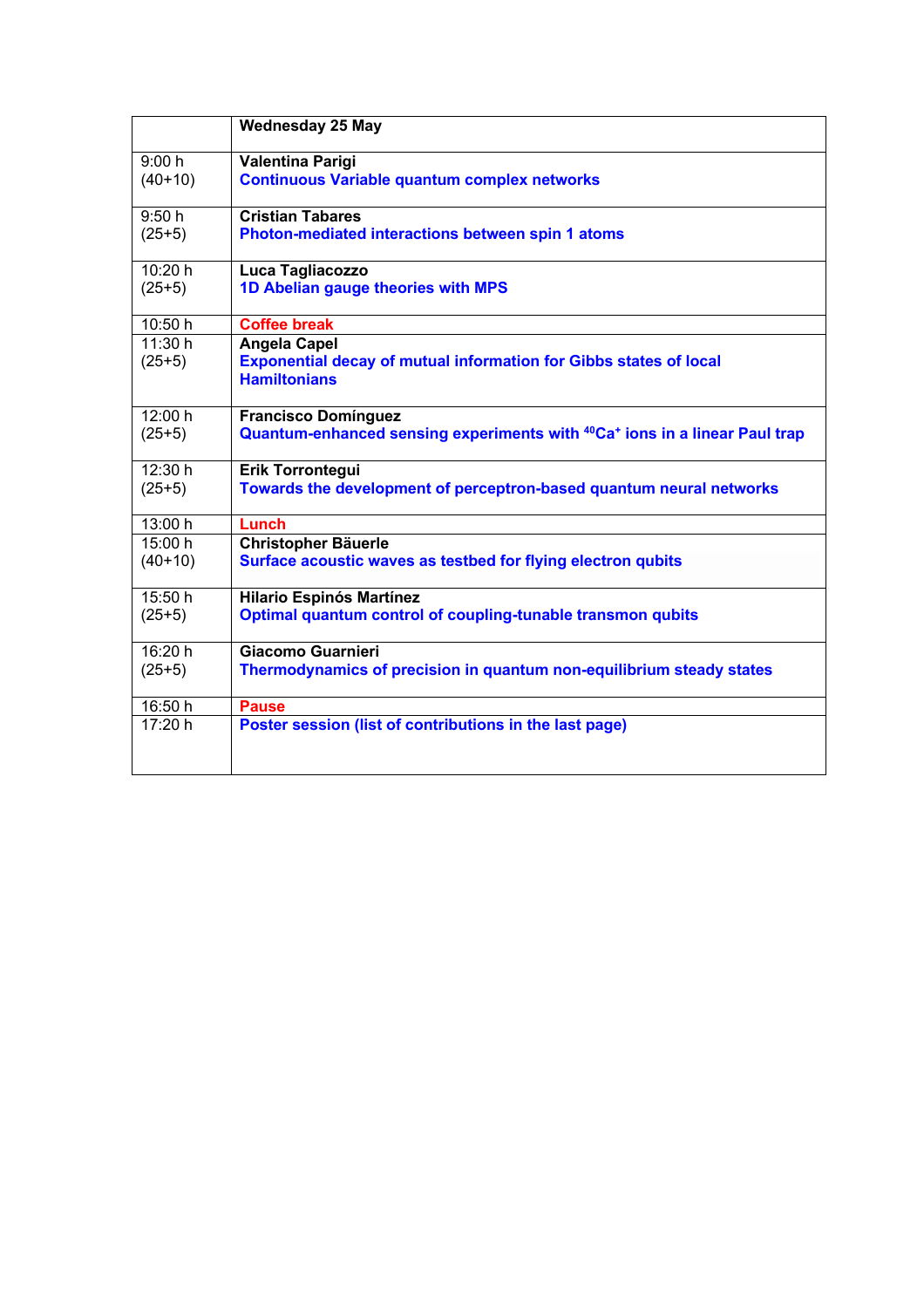|           | Thursday 26 May                                                                                               |
|-----------|---------------------------------------------------------------------------------------------------------------|
| 9:00 h    | Ernesto F. Galvão                                                                                             |
| $(40+10)$ | Measuring relational information between quantum states, and applications                                     |
| 9:50h     | <b>Manuel Gessner</b>                                                                                         |
| $(25+5)$  | Revealing the Einstein-Podolsky-Rosen paradox with tools from metrology                                       |
| 10:20 h   | Julio de Vicente                                                                                              |
| $(25+5)$  | Asymptotic survival of genuine multipartite entanglement in noisy quantum<br>networks depends on the topology |
| 10:50 h   | <b>Coffee break</b>                                                                                           |
| 11:30 h   | <b>Ana Martín</b>                                                                                             |
| $(25+5)$  | <b>Digital-Analog Quantum Computation and Simulation</b>                                                      |
| 12:00 h   | José C. Abadillo-Uriel                                                                                        |
| $(25+5)$  | Achieving strong spin-photon coupling with a semiconductor hole qubit                                         |
| 12:30 h   | <b>Archak Purkayastha</b>                                                                                     |
| $(25+5)$  | <b>Periodically refreshed quantum thermal machines</b>                                                        |
| 13:00 h   | Lunch                                                                                                         |
| 15:00 h   | <b>Gloria Platero</b>                                                                                         |
| $(40+10)$ | <b>AC-Driven Quantum Dot Arrays for Quantum State Transfer and Quantum</b><br><b>Simulation</b>               |
| 15:50 h   | Luciano Pereira                                                                                               |
| $(25+5)$  | <b>Complete device QND measurement tomography and applications to IBM-Q</b>                                   |
| 16:20 h   | <b>Guillem Müller Rigat</b>                                                                                   |
| $(25+5)$  | Inferring non-linear Bell's inequalities tailored to arbitrary spin-j ensembles                               |
| 16:50 h   | <b>Pause</b>                                                                                                  |
| 17:20 h   | <b>Miguel Gallego</b>                                                                                         |
| $(25+5)$  | <b>Macroscopically nonlocal quantum correlations</b>                                                          |
| 19:00 h   | <b>Visit to Albaicín and Conference Dinner</b>                                                                |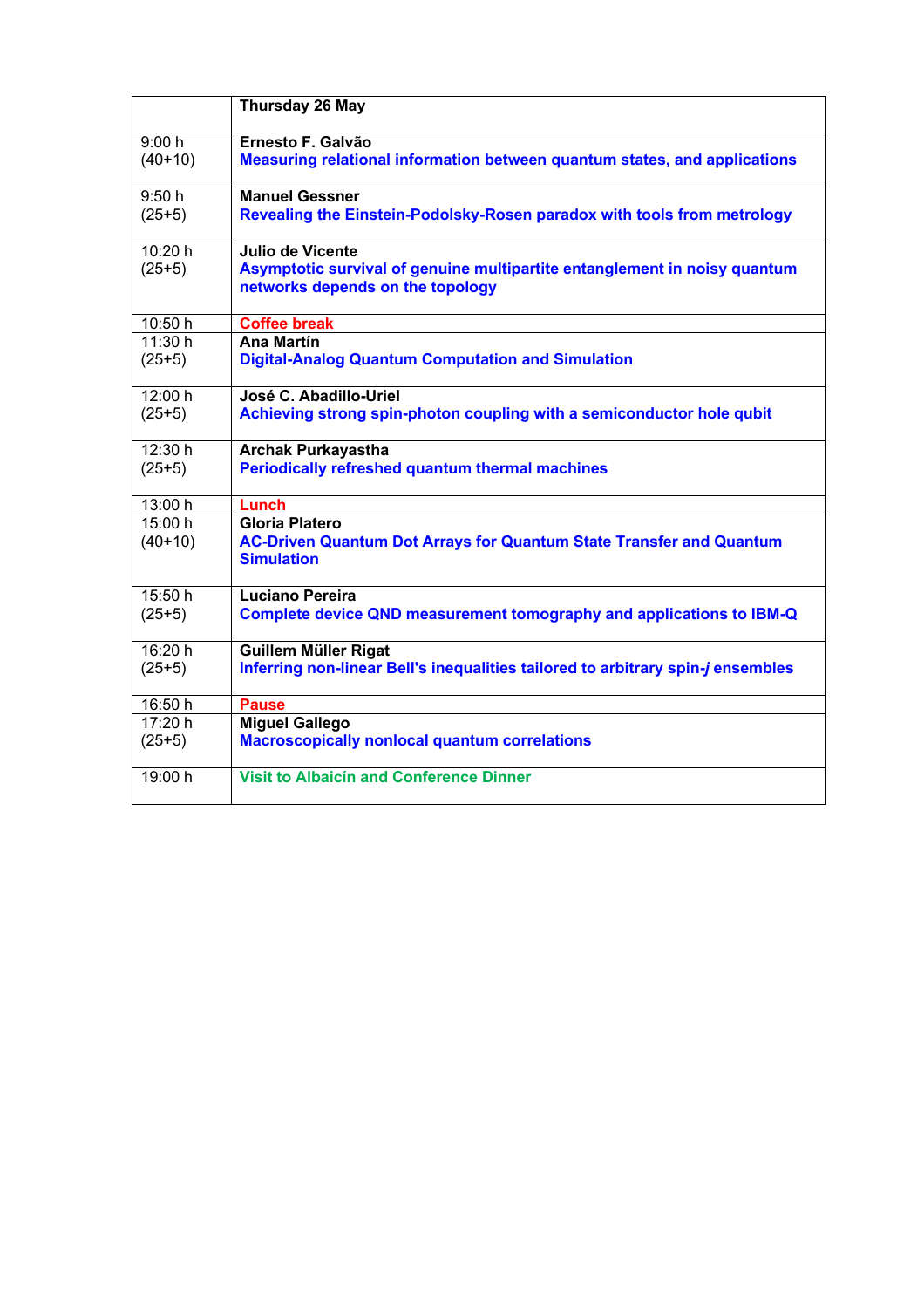|           | Friday 28 May                                                                               |
|-----------|---------------------------------------------------------------------------------------------|
| 9:00 h    | <b>Carmen G. Almudever</b>                                                                  |
| $(40+10)$ | Full-stack quantum computing systems in the NISQ era: optimization and<br>codesign          |
| 9:50h     | <b>Javier Cerrillo</b>                                                                      |
| $(25+5)$  | The Third Level: NV-centers, Andreev Spin Qubits and Trapped lons                           |
| 10:20 h   | Tamás Kriváchy                                                                              |
| $(25+5)$  | <b>Constructive neural network models for studying Bell-nonlocality and</b><br>entanglement |
| 10:50 h   | <b>Coffee break</b>                                                                         |
| 11:30 h   | Alberto Rolandi                                                                             |
| $(25+5)$  | <b>Finite-time Landauer principle at strong coupling</b>                                    |
| 12:00 h   | <b>Federico Centrone</b>                                                                    |
| $(25+5)$  | <b>Quantum electronic voting without election authority</b>                                 |
| 12:30 h   | <b>Concluding remarks</b>                                                                   |
| 13:00 h   | Lunch                                                                                       |
| 15:00 h   | Visit to the Ion traps and Lasers Laboratory                                                |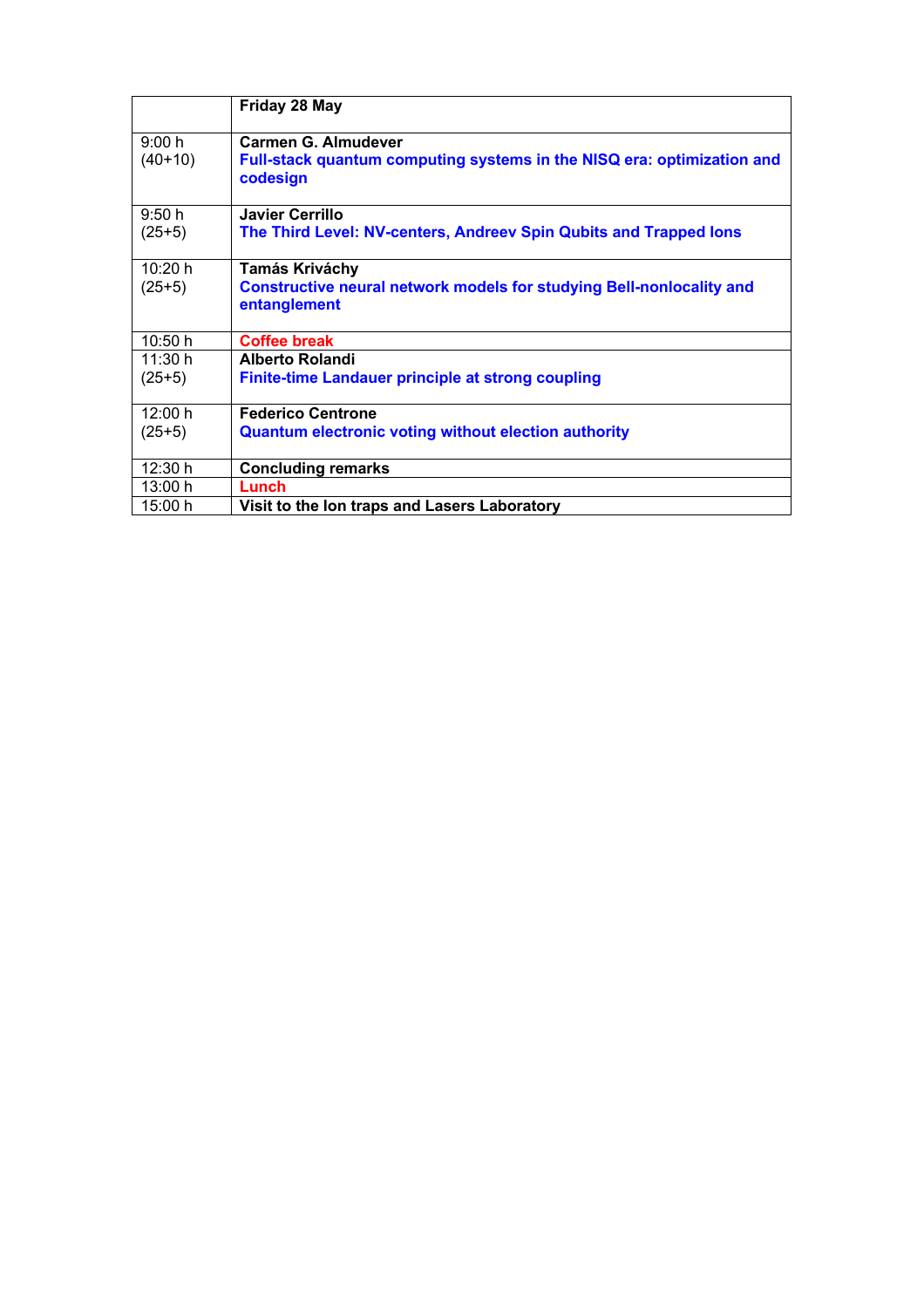## **Posters list**

|    | 1. Giulio Gasbarri                                                               |
|----|----------------------------------------------------------------------------------|
|    | Sequential Test on an Optomechanical Systems under Homodyne detection            |
|    | 2. Carlos Munuera Javaloy                                                        |
|    | <b>High-Fidelity Nanoscale NMR Spectroscopy at Large Fields</b>                  |
|    | 3. Pablo Díez-Valle                                                              |
|    | <b>QAOA pseudo-Boltzmann states</b>                                              |
|    | 4. Alex Pozas-Kerstjens                                                          |
|    | Quantum-inspired solutions to machine learning privacy leaks                     |
| 5. | Jacopo Surace                                                                    |
|    | State retrieval beyond Bayes' retrodiction and reverse processes                 |
|    | 6. Victoria Wright                                                               |
|    | Entanglement is necessary for Kochen-Specker contextuality in multiqubit systems |
|    | 7. Sergi Terradas Briansó                                                        |
|    | <b>Ultrastrong waveguide QED with giant emitters</b>                             |
|    | 8. Carlo Marconi                                                                 |
|    | Robustness of non-locality in many-body open quantum systems                     |
|    | 9. Maria Balanzó-Juandó                                                          |
|    | <b>Positive maps from the Walled Brauer Algebra</b>                              |
|    | 10. Sabine Wollmann                                                              |
|    | Optimal fidelity estimation of quantum states on a silicon photonic chip         |
|    | 11. Gabriel Pereira Alves                                                        |
|    | Any pair of incompatible rank-one projective measurements is optimal for some    |
|    | non-trivial Bell inequality                                                      |
|    | 12. Jeongrak Son                                                                 |
|    | Measurement strategies for the Otto engine mediated quantum battery charging     |
|    | 13. Javier Gonzalez-Conde                                                        |
|    | <b>Quantum algorithms for approximate function loading</b>                       |
|    | 14. Carlos A. Gonzalez                                                           |
|    | Strong magnon-spin coupling via magnonic vortex quantum cavities                 |
|    | 15. Jeongrak Son                                                                 |
|    | Catalysis in action via elementary thermal operation                             |
|    | 16. P. Alexander Bouvrie                                                         |
|    | Molecular interferometers: effects of Pauli principle on entangled-enhanced      |
|    | precision measurements                                                           |
|    | 17. Rafael Wagner                                                                |
|    | <b>Inequalities Witnessing Coherence, Nonlocality and Contextuality</b>          |
|    | 18. Álvaro Tejero                                                                |
|    | Study of the definitions of heat and work in cavity QED                          |
|    | 19. Laetitia Paula Bettmann                                                      |
|    | Understanding the role of quantum measurements in thermodynamic uncertainty      |
|    | relations                                                                        |
|    | 20. Nicolás Gigena                                                               |
|    | Quantum value for a family of I3322-like Bell functionals                        |
|    | 21. Ghofrane Bel Hadj Aissa                                                      |
|    | A single entanglement measure built using a geometric approach unifying several  |
|    | known entanglement measures                                                      |
|    | 22. Santiago Llorens                                                             |
|    | The Geometry of Composite Systems: Bloch-Ball Analog for Two Qubits              |
|    | 23. Manfredi Scalici                                                             |
|    | Preserving quantum correlations and coherence with non-Markovianity              |
|    | 24. Tulio Brito Brasil                                                           |
|    | University of Copenhagen - NBI                                                   |
|    | Two-colour high-purity Einstein-Podolsky-Rosen photonic state                    |
|    | 25. Michael Kewming                                                              |
|    | <b>Entropy Production at Zero Temperature</b>                                    |
|    | 26. Eleftherios Tselentis                                                        |
|    | <b>Logically consistent causal structure</b>                                     |
|    |                                                                                  |